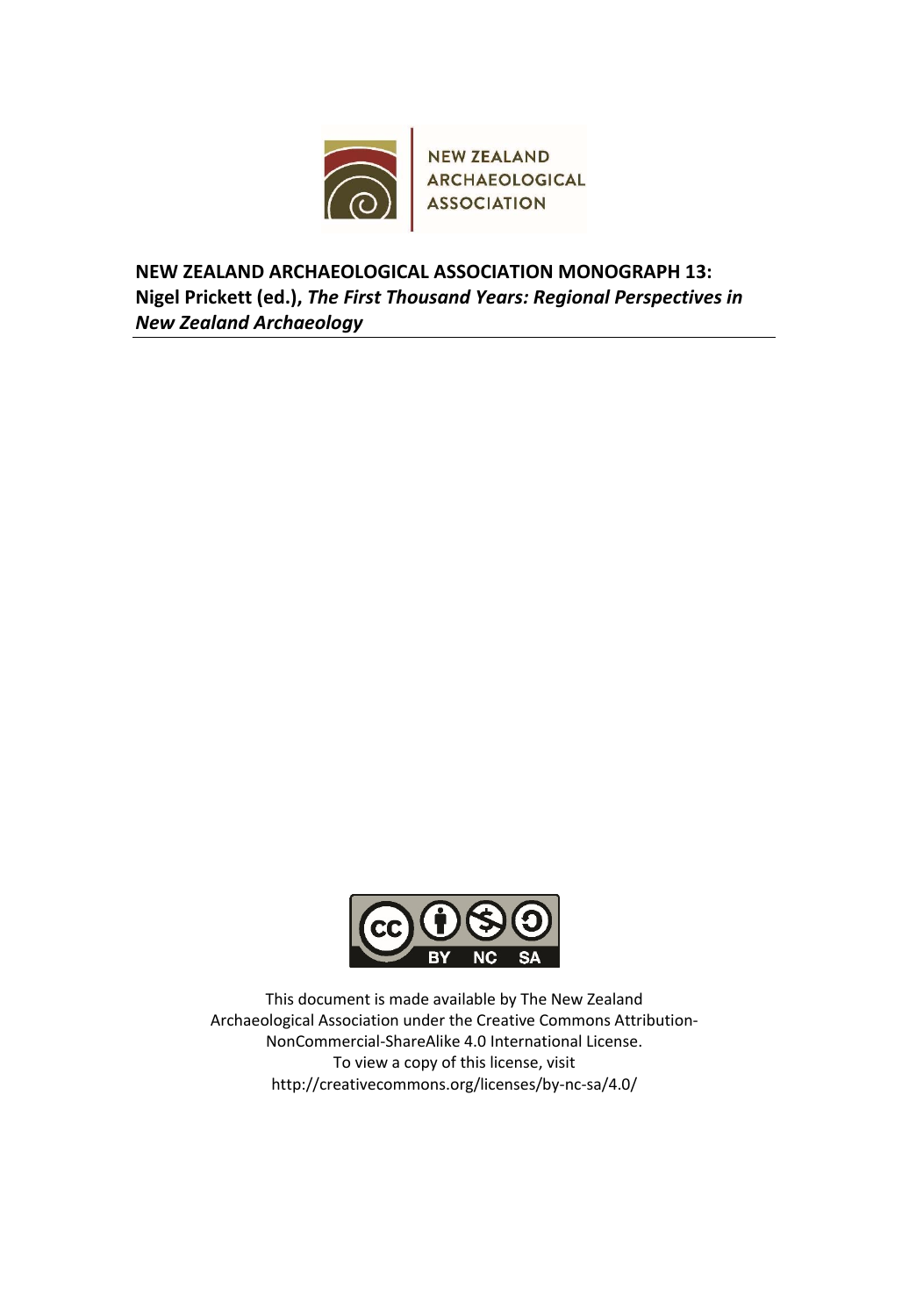## THE FIRST **THOUSAND YEARS**

Regional Perspectives in New Zealand Archaeology

Edited by Nigel Prickett

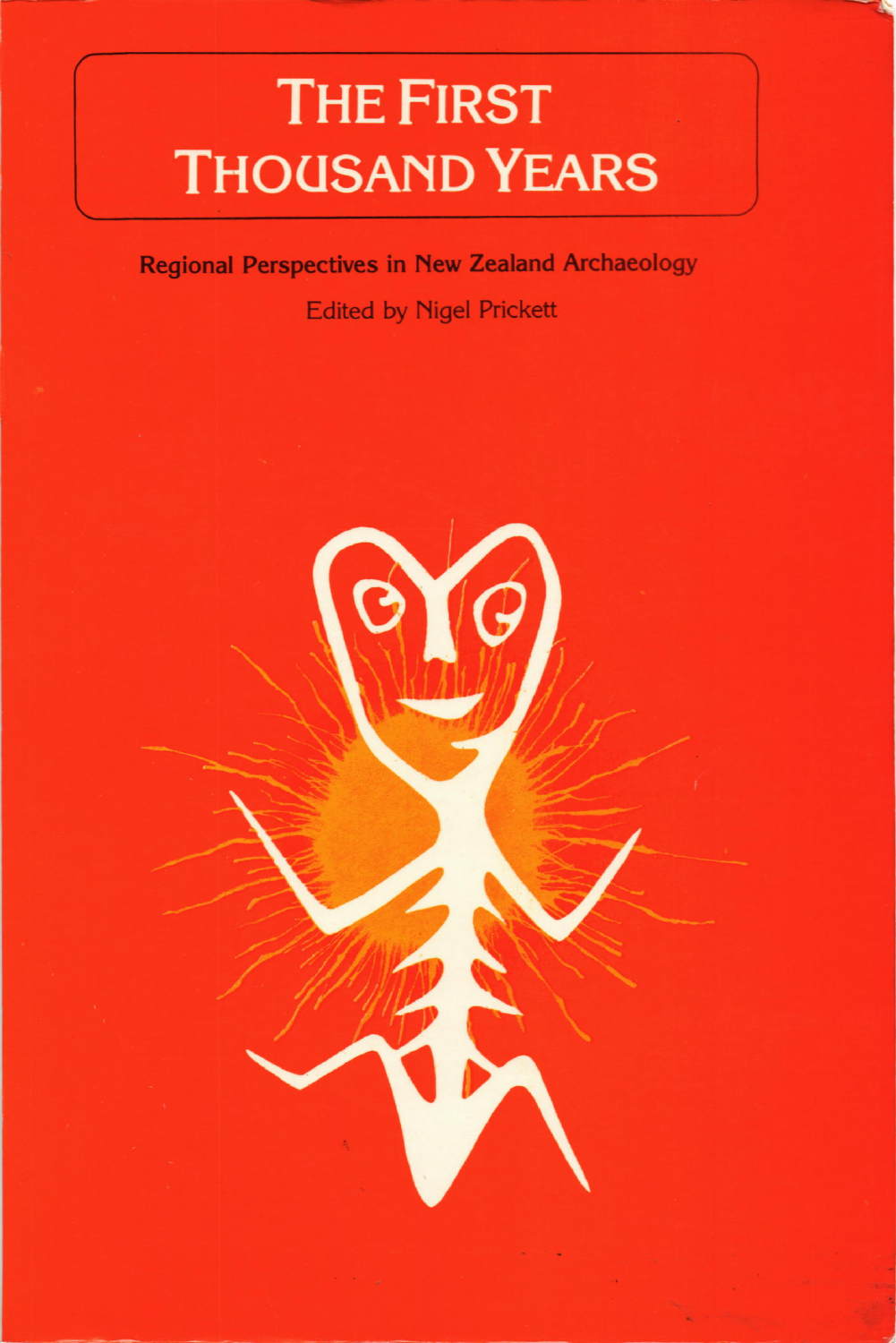## **INTRODUCTION**

This volume had its origin in 1976 when a suggestion was made that the New Zea· land Archaeological Association celebrate its 25th anniversary in 1980 with the publication of a book of essays on New Zealand archaeology. The initial proposal was for a volume on advances in archaeological methodology. After some discussion, however, the council of the Association decided that, rather than produce something of interest mainly to the archaeological community to mark such an occasion, an attempt should be made to present something of the work of the previous quarter century to the wider public. That is the aim of this book

In the past 25 years New Zealand archaeology has undergone a revolution. Most importantly there has been an enormous increase in the amount of survey and excavation fieldwork carried out Radiocarbon dating now gives us an independent assessment of the date of archaeological sites and remains. Furthermore, while major questions such as who are the Maori and where did they come from are answered only to a degree, today's archaeologists are inter· ested in a very much wider range of issues than were their predecessors in the 19th and the first half of the 20th centuries. Recent work has led not so much to new answers, but to new questions. The focus is no longer 'the whence of the Maori', to use the 19th century phrase, but the nature and variety of the Maori adaptation to our temperate island world.

It is no coincidence that the anniversary this volume celebrates may be linked with another which is arguably even more important for New Zealand archaeology. In 1954 the first lecturer in archaeology was appointed to a New Zealand university. Jack Golson was an Englishman who was not only instrumental in founding the New Zealand Archaeological Association, but was the first of a number of overseas archaeologists who have introduced New Zealand students to the methods and theoretical ideas of the archaeological world of the northern hemisphere.

In the past 25 years the direction of research in New Zealand has depended very much on university trained and university employed archaeologists. But while this has enabled work here to benefit from the tremendous advances being made elsewhere in the world, it has tended to increase the gap between archaeologists and the public  $-$  even the interested public. What is more, much of the growing output of publication has been aimed at the fellow professional and is neither readily accessible nor easy to understand. It is to bridge the gap that this volume has been produced. Its content owes much to the developing theory and highly technical methodologies of recent years.

The old emphasis on adzes and other finished artefacts resulted in the vast bulk of material found in archaeological sites formerly being thrown away or ignored Recent advances in techniques of analysis, however, have coincided with chang· ing theoretical priorities to make midden, waste stone and other material, as well as 'postholes' and other structural evidence, among the most informative products of any excavation. Thus archaeologists have a major interest in subsis· tence economics, aimed at filling out a picture of the seasonal round of activity